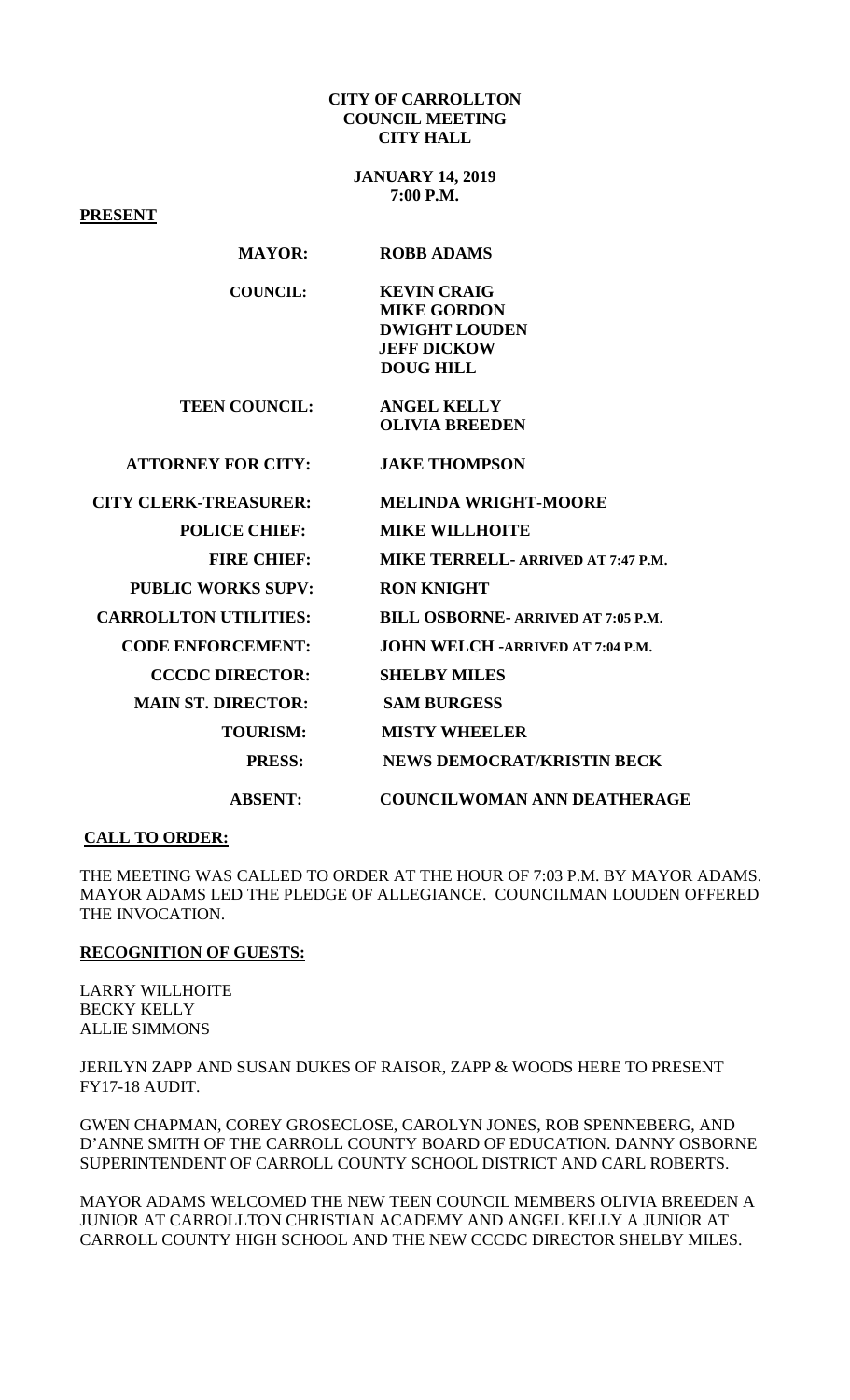# **PRESENTATION OF PROCLAMATION HONORING THE MEMBERS OF THE CARROLL COUNTY BOARD OF EDUCATION**

MAYOR ADAMS SAID JANUARY IS SCHOOL BOARD RECOGNITION MONTH. MAYOR ADAMS WANTED TO HONOR THE MEMBERS OF THE CARROLL COUNTY BOARD OF EDUCATION, GWEN CHAPMAN, COREY GROSECLOSE, CAROLYN JONES, ROB SPENNEBERG, AND D'ANNE SMITH, BY PRESENTING THEM WITH A PROCLAMATION.

# **APPROVAL OF MINUTES: REGULAR MEETING: 12/10/2018**

### **THE MOTION WAS MADE BY COUNCILMAN GORDON AND SECONDED BY COUNCILMAN CRAIG AND DULY CARRIED TO ACCEPT THE MINUTES AS PRESENTED FOR THE REGULAR MEETING OF 12/10/2018.**

**AYES 5 NAYS 0**

**1st READING: ORDINANCE#2019-01: AN ORDINANCE REPEALING ORDINANCE 2011-22 AN ORDINANCE ADOPTING AN INCENTIVE PROGRAM FOR CITY OFFICIALS TO OBTAIN TRAINING RELATED TO CITY GOVERNMENT, AND ENACTING A NEW ORDINANCE ADOPTING AN INCENTIVE PROGRAM FOR CITY OFFICIALS TO OBTAIN TRAINING RELATED TO CITY GOVERNMENT**

**THE MOTION WAS MADE BY COUNCILMAN LOUDEN AND SECONDED BY COUNCILMAN GORDON AND DULY CARRIED TO HAVE THE 1st READING OF ORDINANCE#2019-01: AN ORDINANCE REPEALING ORDINANCE 2011-22 AN ORDINANCE ADOPTING AN INCENTIVE PROGRAM FOR CITY OFFICIALS TO OBTAIN TRAINING RELATED TO CITY GOVERNMENT, AND ENACTING A NEW ORDINANCE ADOPTING AN INCENTIVE PROGRAM FOR CITY OFFICIALS TO OBTAIN TRAINING RELATED TO CITY GOVERNMENT.**

# **AYES 5 NAYS 0**

ATTORNEY FOR THE CITY, JAKE THOMPSON, READ A SUMMARY OF THE ORDINANCE.

SECOND READING WILL BE AT THE JANUARY 28<sup>th</sup> COUNCIL MEETING.

# **1st READING: ORDINANCE#2019-02: AN ORDINANCE AMENDING RATES FOR WATER CUSTOMERS OF CARROLLTON UTILITIES**

**THE MOTION WAS MADE BY COUNCILMAN LOUDEN AND SECONDED BY COUNCILMAN DICKOW AND DULY CARRIED TO HAVE THE 1st READING OF ORDINANCE#2019-02: AN ORDINANCE AMENDING RATES FOR WATER CUSTOMERS OF CARROLLTON UTILITIES.**

**AYES 5 NAYS 0**

ATTORNEY FOR THE CITY, JAKE THOMPSON, READ THE ORDINANCE.

SECOND READING WILL BE AT THE JANUARY 28<sup>th</sup> COUNCIL MEETING.

# **1st READING: ORDINANCE#2019-03: AN ORDINANCE AMENDING SEWER RATES FOR CUSTOMERS OF CARROLLTON UTILITIES**

**THE MOTION WAS MADE BY COUNCILMAN LOUDEN AND SECONDED BY COUNCILMAN GORDON AND DULY CARRIED TO HAVE THE 1st READING OF ORDINANCE#2019-03: AN ORDINANCE AMENDING SEWER RATES FOR CUSTOMERS OF CARROLLTON UTILITIES.**

**AYES 5 NAYS 0**

ATTORNEY FOR THE CITY, JAKE THOMPSON, READ THE ORDINANCE.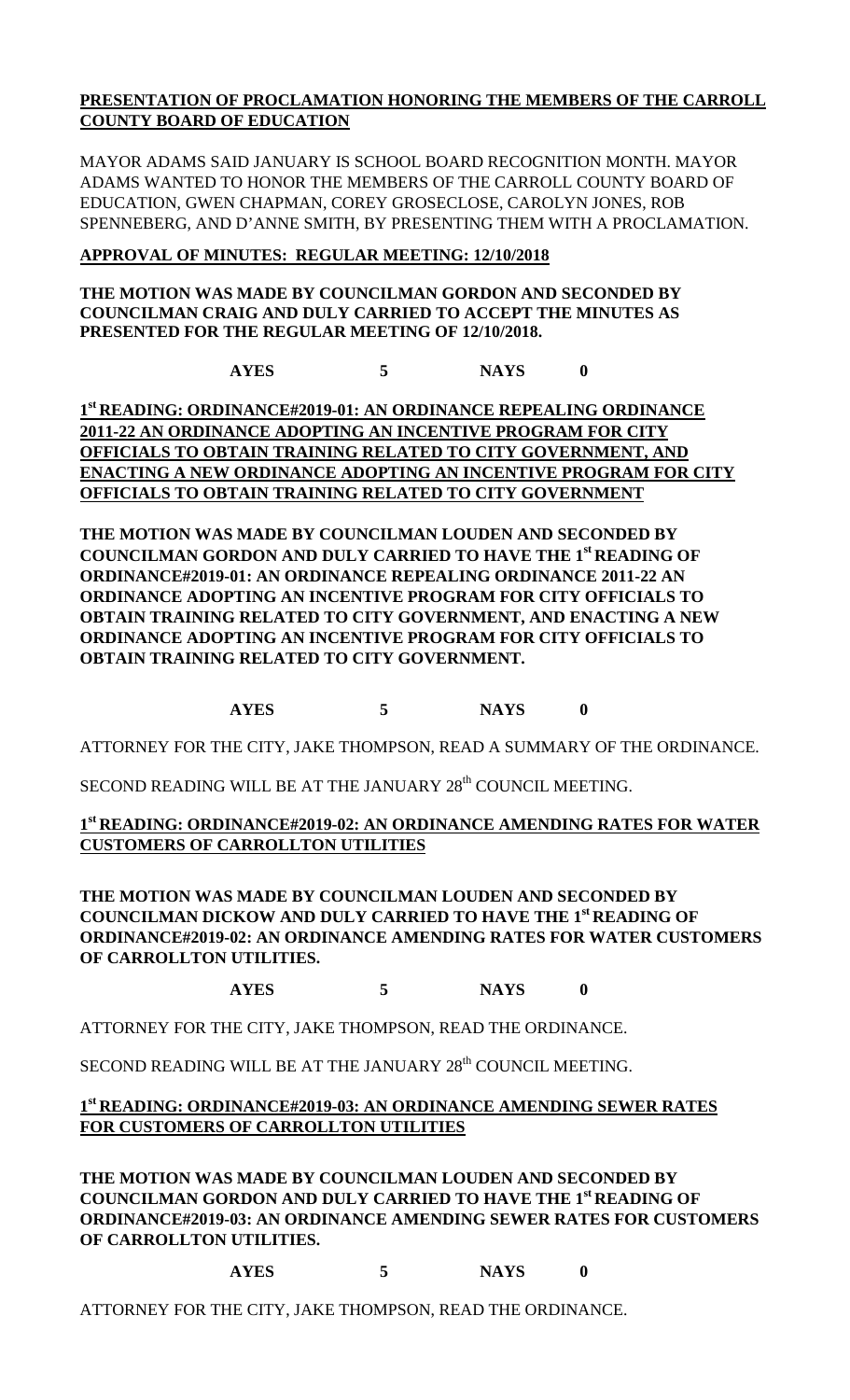### SECOND READING WILL BE AT THE JANUARY 28<sup>th</sup> COUNCIL MEETING.

# **CAMPGROUND HOST AGREEMENT**

MAYOR ADAMS SAID HE MET WITH RONNIE SCHAUM TODAY TO DISCUSS THE NEW CAMPGROUND HOST AGREEMENT. MAYOR ADAMS SAID AFTER THE MEETING MR. SCHAUM HAD A FEW CHANGES TO THE AGREEMENT AND SOME QUESTIONS FOR COUNCIL. MR. SCHAUM WANTED TO KNOW IF COUNCIL WANTED HIM TO HANDLE CASH TRANSACTIONS AND IF SO WOULD THE CITY PAY FOR THE BONDING FEE OF \$101.80. IN THE PAST AGREEMENTS MR. SCHAUM EXCHANGED DAILY RESPONSIBILITIES FOR RENT. MAYOR ADAMS SAID HE FELT WITH MR. SCHAUM TAKING ON MORE DAILY RESPONSIBILITIES THE CITY SHOULD GIVE HIM A COMPENSATION OF \$5,000. MR. SCHAUM TOLD MAYOR ADAMS THERE IS A NEED FOR SOME PAINTING TO BE DONE AT THE CAMPGROUND. MR. SCHAUM WANTED TO KNOW IF COUNCIL WOULD INCREASE THE COMPENSATION FROM \$5,000 TO \$6,000 TO INCLUDED THE PAINTING TASKS. SINCE MR. SCHAUM IS NOW CONSIDERED A CONTRACTOR INSTEAD OF A VOLUNTEER HE WOULD NEED TO PURCHASE LIABILITY INSURANCE. MR. SCHAUM WANTED TO KNOW IF THE CITY WOULD PAY FOR HIS LIABILITY INSURANCE. COUNCILMAN LOUDEN SAID THAT MR. SCHAUM WOULD HAVE TO PURCHASE A BUSINESS LICENSE SINCE HE IS CONSIDERED A CONTRACTOR. COUNCIL AGREED TO PAY FOR THE BONDING FEE OF \$101.80, INCREASE THE COMPENSATION TO \$6,000 TO INCLUDED THE PAINTING TASKS, MR. SCHAUM WOULD HAVE TO PAY FOR HIS OWN LIABILITY INSURANCE AND PURCHASE A BUSINESS LICENSE.

**THE MOTION WAS MADE BY COUNCILMAN GORDON AND SECONDED BY COUNCILMAN CRAIG AND DULY CARRIED TO AUTHORIZE THE MAYOR TO ENTER INTO CONTRACT WITH RONNIE SCHAUM REGARDING THE CAMPGROUND HOST AGREEMENT WITH THE FOLLOWING CHANGES: THE BONDING FEE OF \$101.80 WOULD BE PAID BY THE CITY, INCREASE THE COMPENSATION TO \$6,000 TO INCLUDED THE PAINTING TASKS, MR. SCHAUM WOULD HAVE TO PAY FOR HIS OWN LIABILITY INSURANCE AND PURCHASE A BUSINESS LICENSE.** 

**AYES 5 NAYS 0**

**APPOINTMENT TO BOARD AND COMMISSIONS**

**THE MOTION WAS MADE BY COUNCILMAN LOUDEN AND SECONDED BY COUNCILMAN DICKOW AND DULY CARRIED TO APPOINT JOHN BOOTH TO THE BOARD OF ADJUSTMENTS TERM ENDING 12/31/2022.**

**AYES 5 NAYS 0**

### **REQUEST TO USE POINT PARK 10/19/19 FOR OUT OF THE DARKNESS WALK**

**THE MOTION WAS MADE BY COUNCILMAN CRAIG AND SECONDED BY COUNCILMAN DICKOW AND DULY CARRIED TO APPROVE THE REQUEST TO USE POINT PARK 10/19/19 FOR THE OUT OF DARKNESS WALK.**

**AYES 5 NAYS 0**

# **PRESENTATION OF FY17-18 AUDIT BY RAISOR,ZAPP, & WOODS**

SUSAN DUKES OF RAISOR, ZAPP & WOODS PRESENT FY17-18 AUDIT.

THE CITY'S GOVERNMENTAL TOTAL NET POSITION DECREASED BY \$398,017. THE CITY'S NET POSITION WAS RESTATED TO REFLECT THE REPORTING OF ITS SHARE OF THE UNFUNDED NET PENSION LIABILITY ASSOCIATED WITH ITS EMPLOYEES' PARTICIPATION IN THE COUNTY EMPLOYEES RETIREMENT SYSTEM AS REQUIRED BY THE IMPLEMENTATION OF GASB68.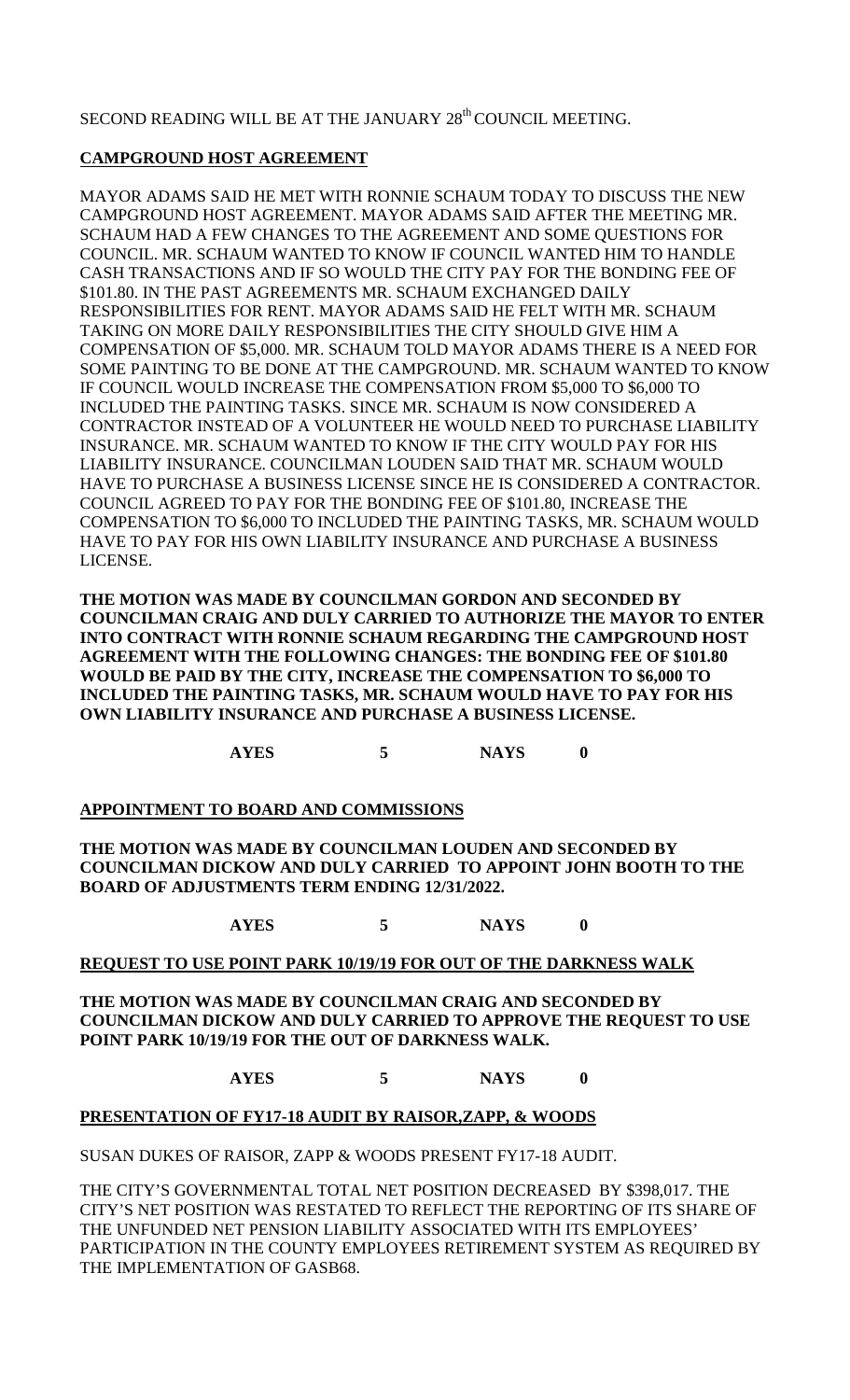THE CITY IMPLEMENTED GASB 75, ACCOUNTING AND FINANCIAL REPORTING FOR POSTEMPLOYMENT BENEFITS OTHER THAN PENSIONS. IMPLEMENTATION REQUIRED RESTATING FINANCIAL STATEMENTS TO PROPERLY REFLECT THE IMPACT ON CURRENT YEAR FINANCES. THE PRIOR PERIOD ADJUSTMENTS REDUCE THE NET POSITION OF THE CITY BY \$1,737,605.

COUNCIL DECIDED TO REVIEW THE AUDIT AND APPROVE AT THE NEXT COUNCIL MEETING.

### **UNFINISHED BUSINESS**

MAYOR ADAMS SAID UNFORTUNATELY THE MICROBREWERY/RESTAURANT DEAL IS NOT GOING TO HAPPEN DOWNTOWN NOW DUE TO FINANCIAL ISSUES.

### **NEW BUSINESS**

MAYOR ADAMS SAID COUNCILWOMAN ANN DEATHERAGE IS OUT TONIGHT WITH A MEDICAL CONDITION AND HE DOES NOT KNOW WHEN SHE WILL BE BACK.

### **DEPARTMENT REPORTS:**

**A. TEEN COUNCIL –** OLIVIA BREEDEN AND ANGEL KELLY HAD NOTHING TO REPORT.

**B. PUBLIC WORKS** – RON KNIGHT, PUBLIC WORKS SUPERVISOR, HAD NOTHING TO REPORT.

**C. UTILITIES –** BILL OSBORNE, UTILITIES SUPERVISOR, SAID THE DOC IS COMING ALONG VERY SLOW. THE FLOORING CONTRACTOR DID NOT COME BACK AFTER CHRISTMAS TO WORK. THE BIDS FOR THE ICE PROJECT (NUCOR) WAS OPENED ON DECEMBER 28<sup>th</sup>, 2018. THE BID WAS AWARDED TODAY TO CH&M AND THEIR BID WAS VERY CLOSE TO BUDGET.

**D. CCCDC** – SHELBY MILES THE NEW CCCDC DIRECTOR INTRODUCE HIMSELF. HE PREVIOUSLY WORKED FOR LOUISVILLE METRO GOVERNMENT OFFICE OF HOUSING AND COMMUNITY DEVELOPMENT AS A GRANTS CONTRACT COORDINATOR, HANDLING ALL CDBG AND HOME ENTITLEMENT FUNDING FOR THE LOUISVILLE METRO AREA. HE ALSO WORKED FOR THE COMMONWEALTH OF KENTUCKY AS A FINANCIAL INSTITUTIONS EXAMINER. WHILE IN GRADUATE SCHOOL HE WORKED FOR THE BARREN RIVER AREA DEVELOPMENT DISTRICT. MR. MILES IS ORIGINALLY FROM CAVE CITY, KY.

**E. TOURISM –** MISTY WHEELER, TOURISM DIRECTOR, SAID THE LOUISVILLE BOAT & RV SHOW IS JANUARY 23-27, ANDTHE INDIANAPOLIS BOAT & RV SHOW IS FEBRUARY 15-25. MS. WHEELER ASKED COUNCIL IF THEY WOULD CONSIDER INSTALLING TIME LIMIT PARKING SIGNS IN FRONT OF THE BUSINESSES ON HIGHLAND AVE.

# **REQUEST TO USE POINT PARK 09/21/19 FOR THE KR 255**

MS. WHEELER REQUESTED TO USE POINT PARK ON SATURDAY, SEPTEMBER 21, 2019 FOR THE KR 255 EVENT AND NEEDS TO USE THE PAVILION AND THE BOAT RAMP.

### **THE MOTION WAS MADE BY COUNCILMAN GORDON AND SECONDED BY COUNCILMAN HILL AND DULY CARRIED TO APPROVE THE REQUEST TO USE POINT PARK 09/21/19 FOR THE KR255.**

**AYES 5 NAYS 0**

**F. POLICE DEPARTMENT –** MIKE WILLHOITE, POLICE CHIEF, SAID HE WOULD HAVE THE YEARLY REPORT FOR 2018 AT THE NEXT MEETING. THE SHOP WITH A COP EVENT WAS SUCCESSFUL. REGGINAL TAYLOR HAS COMPLETED 3 OUT OF 20 WEEKS OF TRAINING AT THE POLICE ACADEMY.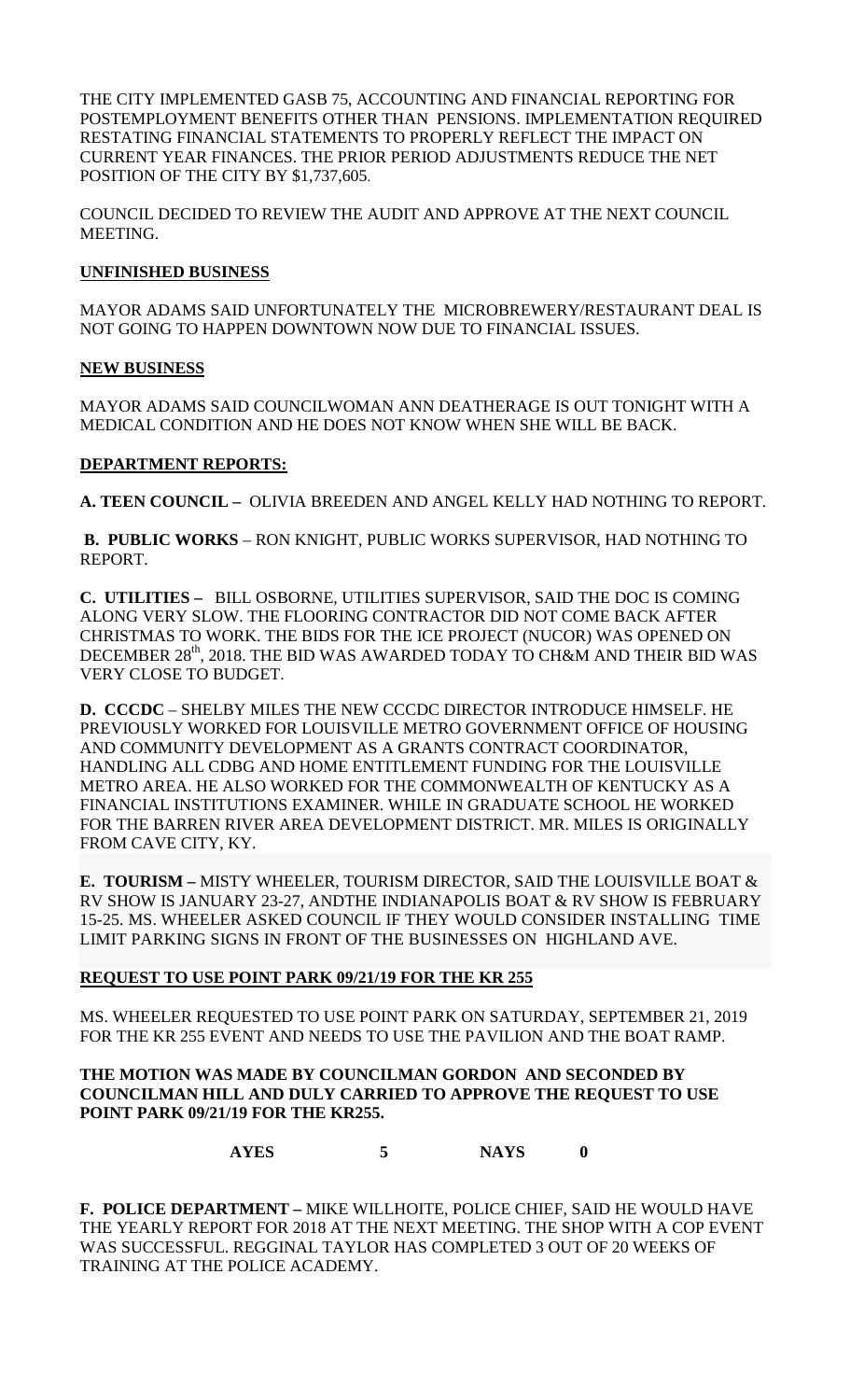**G. FIRE DEPARTMENT –** MIKE TERRELL, FIRE CHIEF, SAID DECEMBER WAS A BUSY MONTH WITH 17 RUNS. THE WHITE CASTLE TRUCK WILL BE HERE SATURDAY, JANUARY 19<sup>th</sup>. THE GOLF SCRAMBLE IS SATURDAY, MAY 18<sup>th</sup> AT THE WHEATLEY GOLF COURSE.

**H. CODE ENFORCEMENT –** JOHN WELCH SAID A CONTRACTOR HAS BEEN CHOSEN FOR THE DEMOLITION OF 704 11<sup>th</sup> STREET. THE UTILITIES AT THE PROPERTY HAVE BEEN DISCONNECTED AND IS READY FOR DEMOLITION TO BEGIN WEDNESDAY MORNING. MR.WELCH REPORTED THE CODE ENFORCEMENT BOARD HAS ONE RECOMMENDATION FROM TODAY'S MEETING TO ABATE A PROPERTY WITHIN THE CITY.

PROPERTY AT 309 GROBMYER AVE WAS CITED FOR MISCELLANEOUS DEBRIS.

**THE MOTION WAS MADE BY COUNCILMAN GORDON AND SECONDED BY COUNCILMAN LOUDEN AND DULY CARRIED TO ACCEPT THE CODE ENFORCEMENT BOARD'S RECOMMENDATION FOR ABATEMENT OF 309 GROBMYER AVE.** 

**AYES 5 NAYS 0**

**I. CLERK –TREASURER –** NOTHING TO REPORT.

**J. MAIN STREET –** SAM BURGESS SAID THE ECONOMIC VITALITY COMMITTEE WOULD LIKE THE COUNCIL TO COMPOSE A LIST OF BUSINESSES THEY WOULD LIKE TO SEE DOWNTOWN TO GET THE RENT SUPPORT PROGRAM MOVING ALONG. MR. BURGESS GAVE COUNCIL SOME HIGHLIGHTS FROM THE 2018 MAIN STREET REINVESTMENT STATISTICS. THERE IS A TOTAL OF 72 COMMERCIAL SPACES DOWNTOWN WITH 8 COMMERCIAL SPACES BEING VACANT. THE TOTAL AMOUNT OF REINVESTMENTS FOR 2018 IS \$1,125,509.49.

**K. ATTORNEY -** JAKE THOMPSON HAD NOTHING TO REPORT.

### **MAYOR'S REPORTS**

MAYOR ADAMS SAID COUNCILMAN CRAIG, COUNCILMAN GORDON, COUNCILMAN HILL, CITY CLERK-TREASURER, MRS. WRIGHT-MOORE, AND HIMSELF WOULD BE ATTENDING CITY OFFICIALS TRAINING THIS WEEK AT LEXINGTON.

**EXECUTIVE SESSION: PER KRS 61.810(C):PROPERTY ACQUISITION/DISPOSITION/LITIGATION**

**THE MOTION WAS MADE BY COUNCILMAN LOUDEN AND SECONDED BY COUNCILMAN HILL AND DULY CARRIED TO GO INTO EXECUTIVE SESSION TO DISCUSS PROPOSED OR PENDING LITIGATION AGAINST OR ON BEHALF OF THE CITY AND POTENTIAL ACQUISTION OR DISPOSITION OF PROPERTY PURSUANT TO KRS 61.810(1)(C) BECAUSE OF ATTORNEY CLIENT PRIVILEGE AT THE HOUR OF 8:51 P.M.**

**AYES 5 NAYS 0**

**THE MOTION WAS MADE BY COUNCILMAN LOUDEN AND SECONDED BY COUNCILMAN CRAIG AND DULY CARRIED TO COME OUT OF EXECUTIVE SESSION AT THE HOUR OF 9:05 P.M.**

**AYES 5 NAYS 0**

**NO ACTION WAS TAKEN AT THIS TIME.**